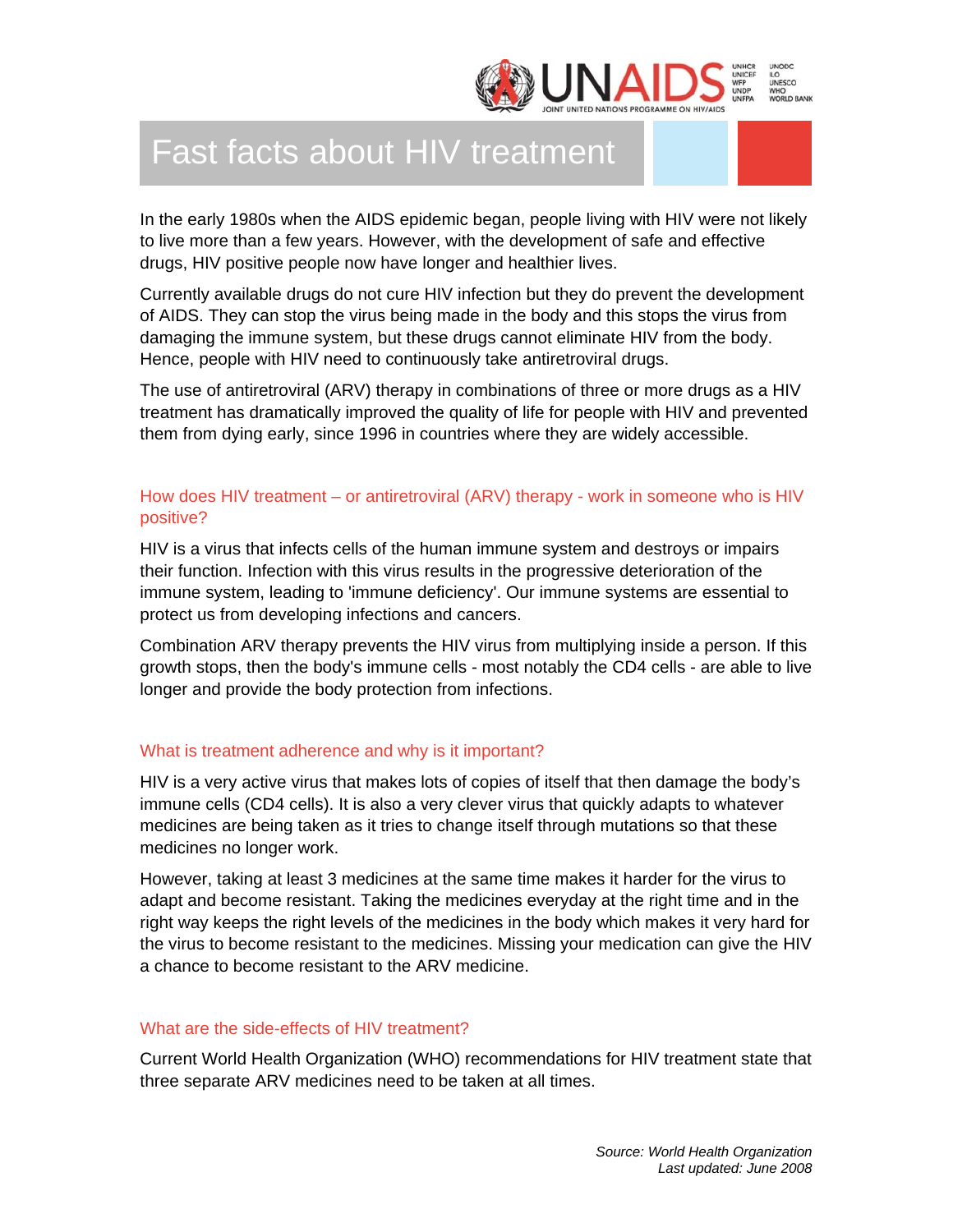Some of these medicines can produce side effects such as nausea and vomiting or headaches. Usually most side effects are not serious and improve once the patient gets used to the medicines. However as with all medicines, sometimes unpleasant or dangerous side effects can appear. Some specific ARV medicines cause longer term changes in body shape and the distribution of fat within the body, which can be upsetting for the patient. Usually changing the ARV medicines will lead to improvement in the patients well being.

## How can ART prevent mother to child transmission of HIV?

HIV can pass from the mother to her unborn baby during pregnancy or the delivery and it can also be transferred to the baby by the mother's breast milk. This is usually called mother to child transmission of HIV (MTCT). Luckily we have a range of different things that can be done to prevent this, so it is important to make sure that all pregnant women have an HIV test.

If a pregnant woman does have HIV, first the doctors check to see if she needs treatment (ART) herself. If she does need ART then this is a very good way to make sure that her baby will not get the HIV. If she does not need ART herself, the mother will need to have ARV medicines during the pregnancy and the delivery to try to prevent the HIV from being passed to the baby.

Once the baby is born, the mother needs to consider if replacement feeding—such as using mothers' milk substitutes—is a safe, feasible and acceptable long term option for her and the family. If it is not, she is needs to exclusively breastfeed the baby until replacement feeding becomes possible. All mothers need access to clear information, support and counselling when making these difficult choices.

The ARV regimens used to prevent transmission usually contain nevirapine or zidovudine (often know as AZT). Using only nevirapine may be the only option when women come very late to pregnancy care, but is not the best option to prevent transmission. In most high income countries the rate of transmission of HIV to babies has been reduced to less than 1% by using a range of medicine and good care for the mother during pregnancy. HIV positive women wanting to get pregnant are advised to do so in consultation with the health care provider to reduce the likelihood of their baby becoming infected.

*Antiretroviral drugs should only be taken under medical supervision.*

## Is there a cure for HIV?

No, there is no cure for HIV. However, with good and continued adherence to treatment the progression of the HIV in the body can be slowed down and almost halted. Increasingly, people living with HIV are kept well and productive for very extended periods, even in low income countries.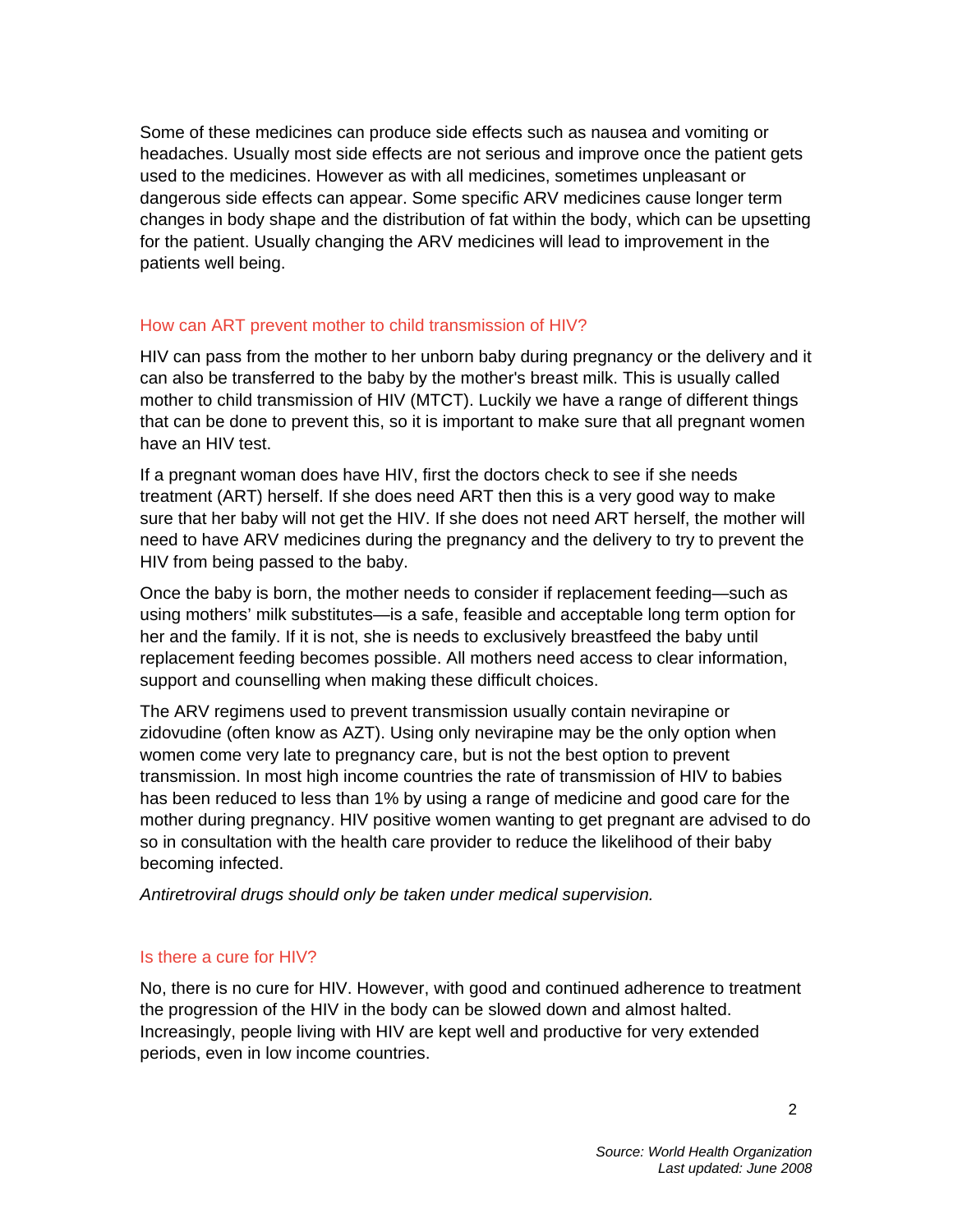## What are antiretroviral drugs?

Antiretroviral drugs are used in the treatment and prevention of HIV infection. They work against HIV by stopping or interfering with the reproduction of virus in the body.

## How do antiretroviral drugs work?

Inside an infected cell, HIV multiplies and produces lots of copies of itself, which can then go on to infect other healthy cells within the body. The more cells HIV infects, the greater is its impact on the immune system, and the more severe the deficiency in the immune system it produces (immunodeficiency). Antiretroviral drugs interfere with the way HIV makes copies of itself and the way it spreads from cell to cell. There are several different classes of drugs.

- **Nucleoside Reverse Transcriptase Inhibitors:** HIV needs a substance called reverse transcriptase to make new copies of its genetic material (i.e. itself) elf. This group of drugs inhibits this reverse transcriptase.
- **Non-Nucleoside Reverse Transcriptase Inhibitors:** This group of drugs also blocks the reverse transcriptase.
- **Protease Inhibitors:**  HIV needs another substance called Protease to be able to make new copies of itself. The protease inhibitors block this substance and so stop HIV multiplying.
- Other drugs are also available that interfere with other steps in the process HIV uses to make copies of itself.

## What is the difference between "first", "second" and "third line" antiretroviral drugs?

HIV is a clever virus that quickly adapts to whatever medicines are being taken and tries to change itself through mutations so that these medicines no longer work and then the virus can start to reproduce to the same extent as before.

The first combination of drugs taken by a patient is usually called the first line regimen and when this no longer works to block HIV, another regimen made up of new medicines is needed. This is usually not needed for many years, and is called the second line regimen. If this also eventually fails, a third line or salvage cocktail of medicines is usually recommended.

*Antiretroviral drugs should only be taken under medical supervision.* 

#### What is the current status of ARV treatment?

Approximately 3 million people in low- and middle-income countries were receiving HIV antiretroviral therapy at the end of 2007.

Until 2003, the high cost of the medicines, weak or inadequate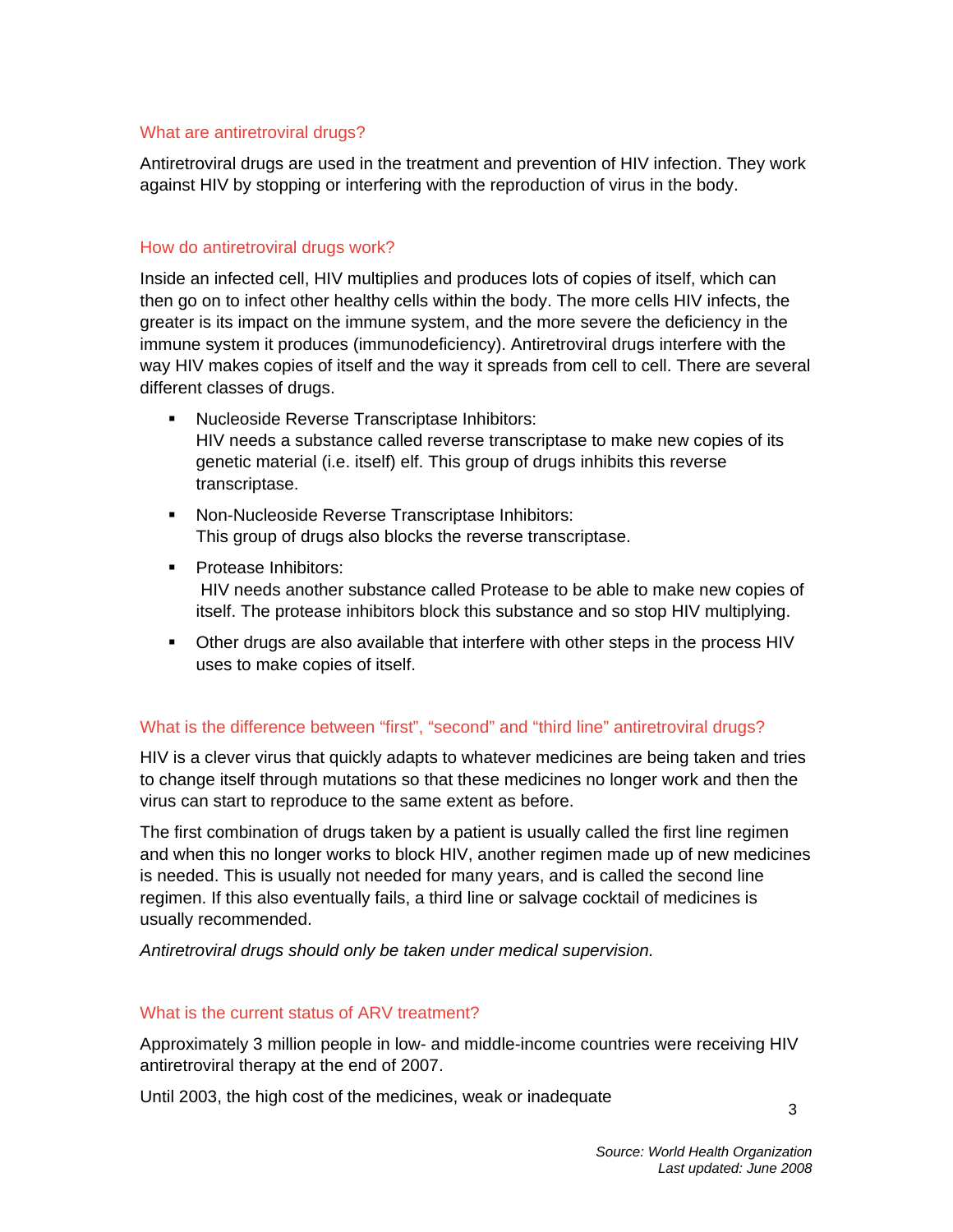health care infrastructure and lack of financing prevented wide use of combination ART treatment in low- and middle-income countries.

However, enormous progress has been made and the increased political and economic commitment, stimulated by people living with HIV, civil society and other partners, has allowed dramatic expansion of access to HIV therapy.

#### What other kinds of care do people living with HIV need?

Even when ART is available, people living with HIV need other elements of care. In addition to access to HIV treatment, good nutrition, safe water, basic hygiene and other important elements of care can help maintain a high quality of life for a person living with HIV. Often people with HIV need psychosocial support and counselling.

Before ART is needed people usually are asked to start on cotrimoxazole or may need to take isoniazid to prevent TB

#### What is "PEP"?

The term "post-exposure prophylaxis for HIV" (PEP) refers to a set of actions aimed at preventing infection in a person who may have been exposed to the HIV infection. It includes first aid care, counselling and risk assessment, HIV testing following informed consent, and—depending on the risk assessment—the provision of a short course (28 days) of antiretroviral drugs, with follow-up and support.

Research studies suggest that, if the medication is initiated quickly after possible HIV exposure it may be beneficial in preventing HIV infection. However PEP treatment has not been proven to prevent the transmission of HIV.

PEP should be available as soon as possible and no later than 72 hours, and be given for 28 days without interruption.

For more information, see WHO web site on Post Exposure Prophylaxis: http://www.who.int/hiv/topics/prophylaxis/en/

#### When you are on antiretroviral therapy, can you transmit the virus to others?

Taking antiretroviral therapy does not guarantee the prevention of transmission to sexual partners, infants or persons sharing unsafe injecting equipment. Usually ART keep the HIV at very low levels or undetectable but poor adherence, other illnesses, taking other medicines that interfere with levels of ARVs can mean the ART is not working well enough to prevent HIV being passed to others at risk.

#### What is "HAART"?

The term 'Highly Active Anti-Retroviral Therapy' (HAART) is another term used to describe a combination of three or more